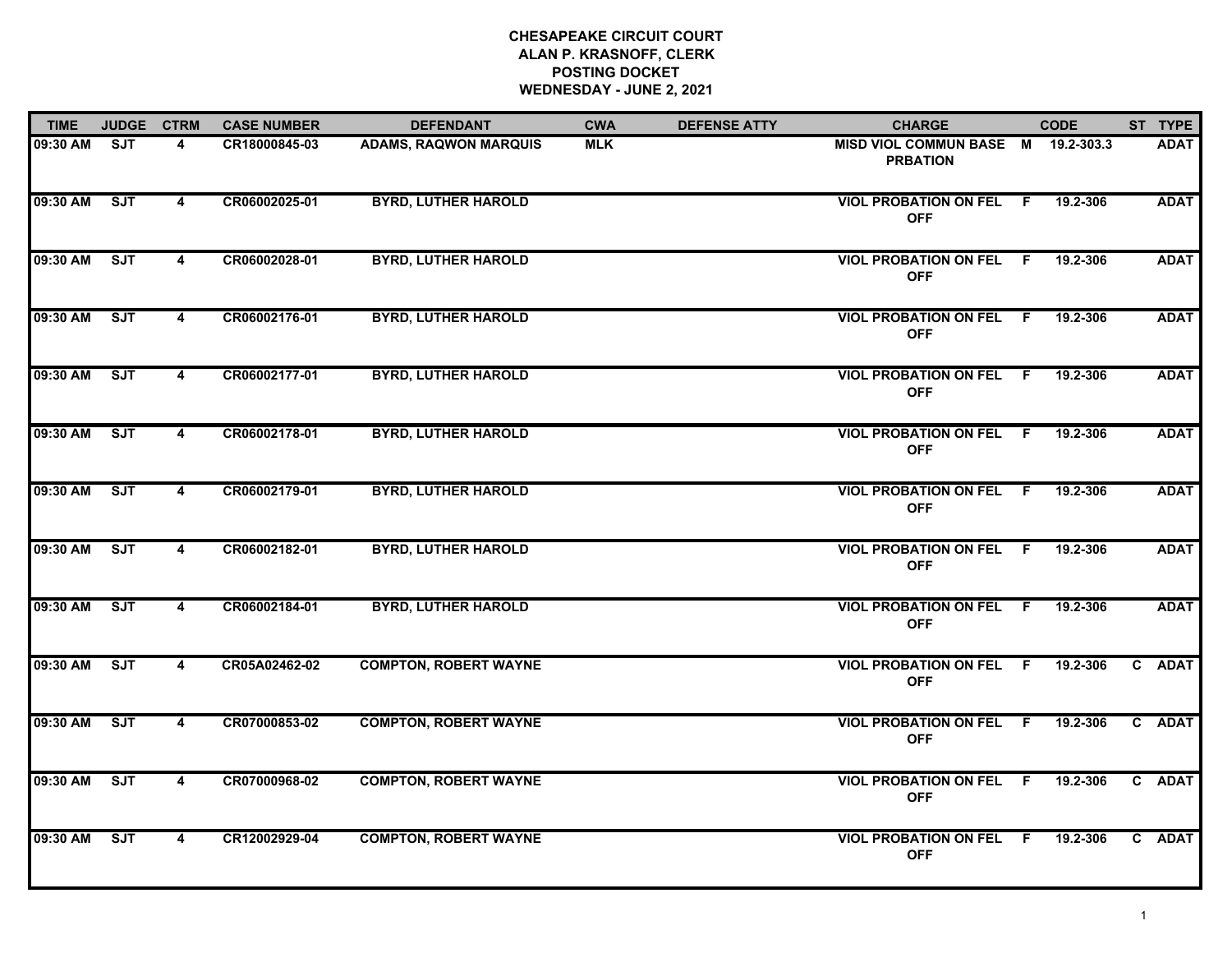## **CHESAPEAKE CIRCUIT COURT ALAN P. KRASNOFF, CLERK POSTING DOCKET WEDNESDAY - JUNE 2, 2021**

| <b>TIME</b> | <b>JUDGE</b> | <b>CTRM</b> | <b>CASE NUMBER</b> | <b>DEFENDANT</b>                 | <b>CWA</b> | <b>DEFENSE ATTY</b>          | <b>CHARGE</b>                                       | <b>CODE</b>    |              |              | ST TYPE     |
|-------------|--------------|-------------|--------------------|----------------------------------|------------|------------------------------|-----------------------------------------------------|----------------|--------------|--------------|-------------|
| 09:30 AM    | <b>SJT</b>   | 4           | CR12002929-05      | <b>COMPTON, ROBERT WAYNE</b>     |            |                              | <b>VIOL PROBATION ON FEL F</b><br><b>OFF</b>        |                | 19.2-306     |              | C ADAT      |
| 09:30 AM    | ST           | 4           | CR19001069-16      | <b>RIVERA, JONATHAN EDGAR</b>    |            |                              | <b>VIOL PROBATION ON FEL</b><br><b>OFF</b>          | F.             | 19.2-306     |              | <b>ADAT</b> |
| 09:30 AM    | ST           | 4           | CR19001069-17      | <b>RIVERA, JONATHAN EDGAR</b>    |            |                              | <b>VIOL PROBATION ON FEL</b><br><b>OFF</b>          | F.             | 19.2-306     |              | <b>ADAT</b> |
| 09:30 AM    | ST           | 4           | CR19001570-00      | <b>ROBINSON, DEDDRICK DWIGHT</b> | <b>KJB</b> | <b>TAYLOR, MATTHEW T; SR</b> | <b>GRND LARCENY: &gt;=\$500</b><br><b>NOT PERSN</b> | F.             | 18.2-95      | $\mathbf{o}$ | <b>TBS</b>  |
| 09:30 AM    | SJT          | 4           | CR20000475-00      | <b>VEALE, DOMINIC JAMES</b>      | <b>AHM</b> | <b>RATAJCZAK, RICHARD</b>    | <b>VIOLENT FELON POSS/TRAN F</b><br><b>WEAPON</b>   |                | 18.2-308.2   |              | C ADAT      |
| 09:30 AM    | ST           | 4           | CR20000475-01      | <b>VEALE, DOMINIC JAMES</b>      | <b>AHM</b> | <b>RATAJCZAK, RICHARD</b>    | <b>POSSESS MARIJUANA, 2+</b><br><b>OFF</b>          |                | M 18.2-250.1 |              | C ADAT      |
| 09:30 AM    | ST           | 4           | CR20000475-02      | <b>VEALE, DOMINIC JAMES</b>      | <b>AHM</b> | <b>RATAJCZAK, RICHARD</b>    | <b>DWI: 1ST OFFENSE</b>                             |                | M A.18.2-266 |              | C ADAT      |
| 09:30 AM    | ST           | 4           | CR20000475-03      | <b>VEALE, DOMINIC JAMES</b>      | <b>AHM</b> | <b>RATAJCZAK, RICHARD</b>    | DR AFTER DECLARED H.O.- F<br><b>FELONY</b>          |                | B.46.2-357   |              | C ADAT      |
| 11:30 AM    | SJT          | 4           | CR21000460-01      | <b>RYDER, WARREN ALLEN</b>       |            |                              | <b>VIOL PROBATION ON FEL</b><br><b>OFF</b>          | - F            | 19.2-306     |              | C ADAT      |
| 12:00 PM    | SJT          | 4           | CR19001570-05      | <b>ROBINSON, DEDDRICK DWIGHT</b> | <b>AMF</b> | <b>FERRARA, JENNIFER</b>     | <b>FTP; RESTITUTION</b>                             | $\overline{M}$ | 19.2-358     |              | S ADAT      |
| 12:00 PM    | ST           | 4           | CR19001570-06      | <b>ROBINSON, DEDDRICK DWIGHT</b> |            |                              | <b>VIOL PROBATION ON FEL F</b><br><b>OFF</b>        |                | 19.2-306     |              | C ADAT      |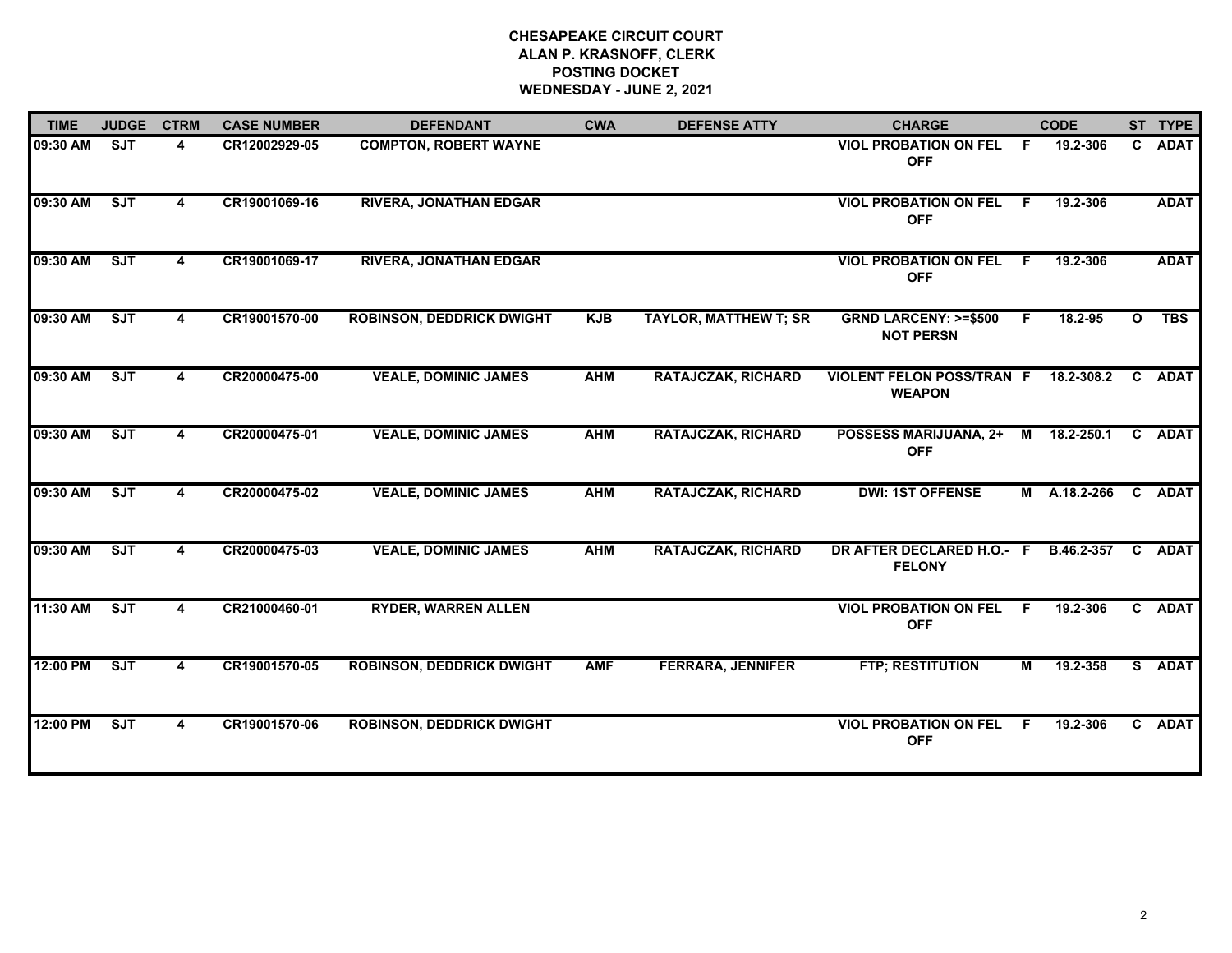## **CHESAPEAKE CIRCUIT COURT CIVIL MOTIONS DOCKET WEDNESDAY, JUNE 2, 2021**

| <b>Hearing</b><br><b>Time</b> | Judge       | Court-<br>room          | Case#                   | <b>Plaintiff</b>                              | <b>Defendant</b>                                          | <b>Plaintiff Attorney</b>                 | <b>Defendant Attorney Hearing</b>      | <b>Type</b> | <b>Duration</b>  |
|-------------------------------|-------------|-------------------------|-------------------------|-----------------------------------------------|-----------------------------------------------------------|-------------------------------------------|----------------------------------------|-------------|------------------|
| 09:00 AM                      | <b>JWB</b>  | <b>WEBX</b>             | CL19003861-00           | <b>PRETLOR, IMANI J</b>                       | *KHADIJAH JORDAN, M.D.,<br>P.C.                           | <b>GRANA, STEPHANIE E DILLMAN, RODNEY</b> | S                                      | PTC         | OM1H0D           |
| 10:30 AM                      | <b>JWB</b>  | <b>WEBX</b>             | CL21000519-00           | <b>JENKINS, CINDA J</b>                       | *WHITE, DEON                                              | <b>RACK, KEVIN B</b>                      | <b>PROSE</b>                           | <b>PLEA</b> | 30M 0 H 0 D      |
| 10:30 AM                      | <b>JWB</b>  | <b>WEBX</b>             | CL21000519-00           | <b>JENKINS, CINDA J</b>                       | *WHITE, DEON                                              | <b>RACK, KEVIN B</b>                      | <b>PROSE</b>                           | <b>DEM</b>  | 30M 0 H 0 D      |
| $01:00$ PM                    | <b>JWB</b>  | <b>WEBX</b>             | CL21003297-00           | <b>TYLER, TESSA NICHOLE</b>                   | <b>TYLER, CALEB THOMAS</b>                                | <b>VENNER, JOHN O</b>                     | <b>PROSE</b>                           | <b>PL</b>   | OM1H0D           |
| 09:00 AM                      |             |                         | MATA WEBX CL19008687-00 | <b>STANLEY, ROY E; II</b>                     | <b>STANLEY, AMANDA L</b>                                  | PETERSON, JENNIFER<br>E                   | <b>CURRIN, JULIE A</b>                 | <b>WC</b>   | 15M 0 H 0 D      |
| 09:30 AM                      | <b>MATA</b> | <b>WEBX</b>             | CL21002927-00           | <b>DAVIS, HEATH ROBERT</b>                    | <b>KELLEY, BRITTANY MARIE</b>                             | <b>PROSE</b>                              | <b>PROSE</b>                           | <b>FD</b>   | 30M 0 H 0 D      |
| 01:00 PM                      | <b>MATA</b> | <b>WEBX</b>             | CL21001634-00           | <b>HAMPTON ROADS</b><br><b>TRANSPORTATION</b> | <b>STATUTORY DEFENDANTS</b><br><b>VA CODE</b>             | *BASNIGHT, DANIEL F                       | <b>PROSE</b>                           | <b>HEAR</b> | OM2H0D           |
| 10:00 AM                      | <b>RDS</b>  | <b>WEBX</b>             | CL20003677-00           | THE CITY OF CHESAPEAKE                        | *VIRGINIAN-PILOT MEDIA                                    | <b>JABOBI, MEREDITH</b><br><b>HARLOW</b>  | <b>SPAIN, BRETT A</b>                  | <b>COMP</b> | OM1H0D           |
| 11:30 AM                      | <b>RDS</b>  |                         | WEBX CL21001977-00      | <b>DOZIER, ISAAC</b>                          | <b>MAY, JOHN MANNING; JR</b>                              | PARTINTON, JEFFREY                        | <b>ROBINSON, M</b><br><b>JANEICE</b>   | MOT         | 15M 0 H 0 D      |
| 09:00 AM                      | <b>RGM</b>  | <b>WEBX</b>             | CL20002465-00           | <b>NETO, FLAVIA MARIA</b><br><b>TAVARES</b>   | MAGALHAES, ANTONIO M DE ALOUPAS, CARMELOU<br><b>SILVA</b> |                                           | <b>IRELAND,</b><br><b>ELIZABETH D</b>  | PL          | OM1H0D           |
| $10:15$ AM                    | <b>RGM</b>  | <b>WEBX</b>             | CL20004268-00           | <b>DEARING, EDWARD; JR</b>                    | <b>DEARING, JOYCE L</b>                                   | <b>ALOUPAS, CARMELOU</b><br>G             | <b>BRYANT, SUANNE</b><br><b>HARDEE</b> | <b>PL</b>   | 45M 0 H 0 D      |
| 1:00 PM                       | <b>RGM</b>  | <b>WEBX</b>             | $CJ21-8$                | IN RE JUVENILE APPEAL                         | IN RE JUVENILE APPEAL                                     | <b>MILLER, DANIEL</b>                     | <b>FOLEY, ROBERT</b>                   |             | COMP 15M 0 H 0 D |
| 09:00 AM                      | ST          | $\overline{\mathbf{4}}$ | CL17002845-00           | <b>CONSTABLE, JOI KAMERYN</b>                 | <b>CONSTABLE, NICHOLAS</b>                                | HARDING, DARRELL M THOMPSON, BRIAN        | А                                      |             | MOPT 15M 0 H 0 D |
| 09:15 AM                      | <b>SJT</b>  | 4                       | CL21001126-00           | <b>JACO, SAMANTHA J</b>                       | *GALLOP, FANNIE W                                         | YODER, MEREDITH L                         | *PRO SE                                | <b>DJ</b>   | 15M 0 H 0 D      |